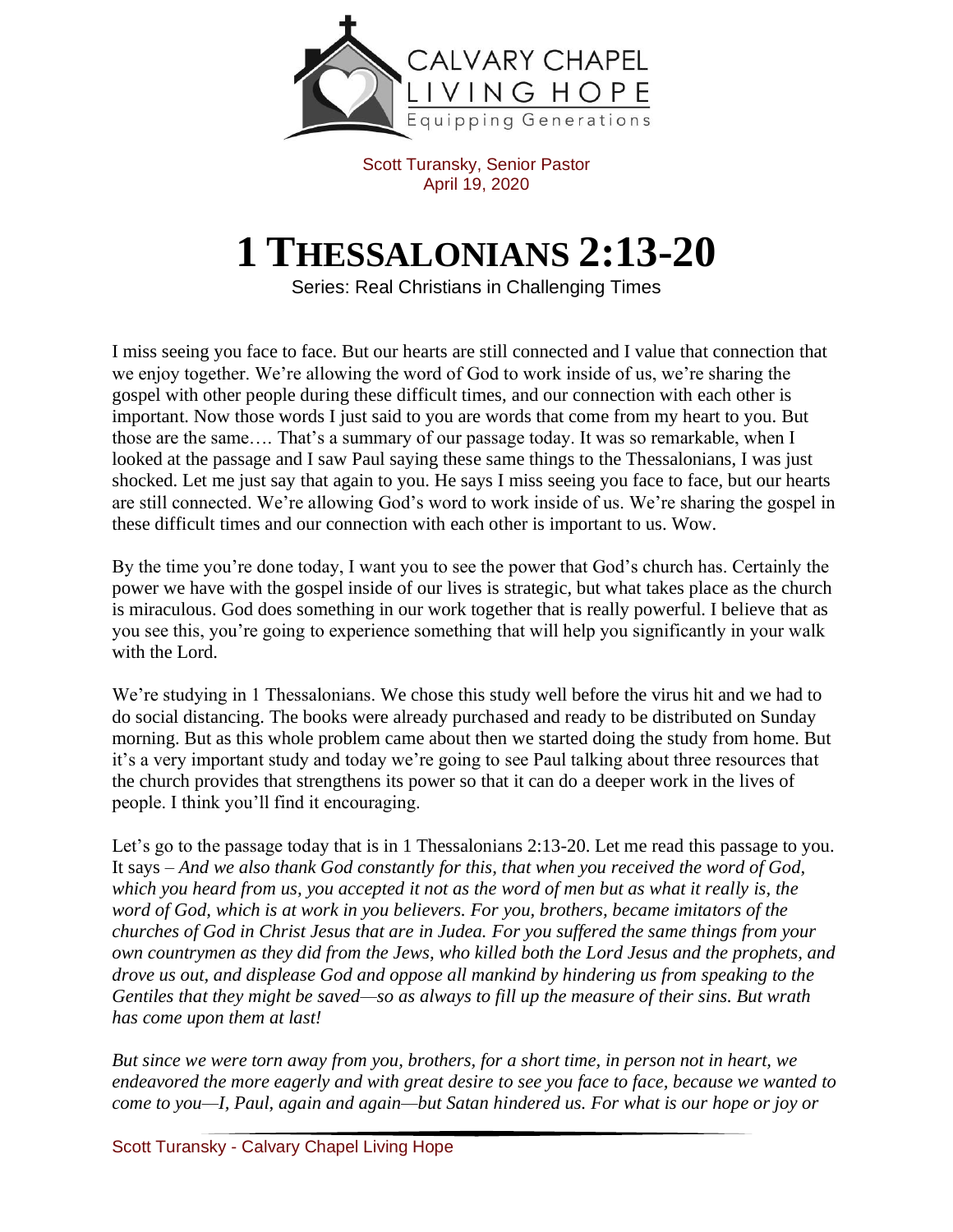*crown of boasting before our Lord Jesus at his coming? Is it not you? For you are our glory and joy.*

The Thessalonians were away from Paul, quite a distance. They're in northern Greece. Paul was essentially kicked out of the city. He moved down to southern Greece and he's sharing in the city of Corinth and his heart is torn. He's feeling sad. He's feeling the longing of not being with the people he loves, the Christians that he enjoyed fellowship with. He's feeling like he's missing them face to face, and as he does he's just recounting how much he cares for them and longs for them. I'm sure there are people you long to be with that you can't be with right now. You can feel the pain that Paul was feeling at this moment.

So what I want to do is look at this passage. I want to take it apart, but I want to start with that verse 17 because it's the apex of the passage. Verse 17 is the one that talks about him caring for them and longing to be with them. I can feel the pain that Paul is experiencing in this moment as he's talking to them and sharing with them. Let's look at this passage. In fact let's take this verse 17. It says – *We were torn away from you, brothers, for a short time, in person not in heart.* I want to look at those *torn away* and *not in heart.* 

Let me throw those words up the screen at the top so you can see the Bible verses that's there. Let's look at the word *torn away from you* for a moment because that's the feeling, the pain that Paul is experiencing. When Paul says he's torn away, he's using the word that describes bereavement or being orphaned. That's what the word means. I just feel like I'm torn away from the ones that I love. The pain that he's experiencing from the social distancing of the world where he was. He was quite a distance away and he didn't get information from them, he didn't know what was going on in their lives. That's why he sent the letter after he got the report back from Timothy that they're doing great. So Paul is so excited to tell them I am just so connected to you. He uses a word to describe this connection. He uses the word *heart.* Do you see that in the passage? He uses the word *heart* to say we're not face to face, we're not in person, but we are connected in our hearts.

I would suggest that one of the resources that we have in our relationships or in our connectedness as the church is that is this relational connectedness. The church has this relational connectedness and why? It's because it touches our hearts. So what I want to do is look at some things that exist in the hearts of every person that draws then to the church as God designed it, and this church then provides this resource to meet those needs deep inside of a person's heart. And connection is one of those things. We long to be connected. And we miss that when we can't come together.

That's why more people I think are signing on to Calvary Chapel Living Hope at 9:45. Yeah we're not going to start our study till five minutes after 10, but do you see how many people joined this at 9:45? Do you know why you all joined in? Because you want to be connected and you want to hear the stories. I want to tell them and I'm eager to hear the stories of what's going on in your lives. So send me pictures. I'll share them next week. Let's be connected in that regard.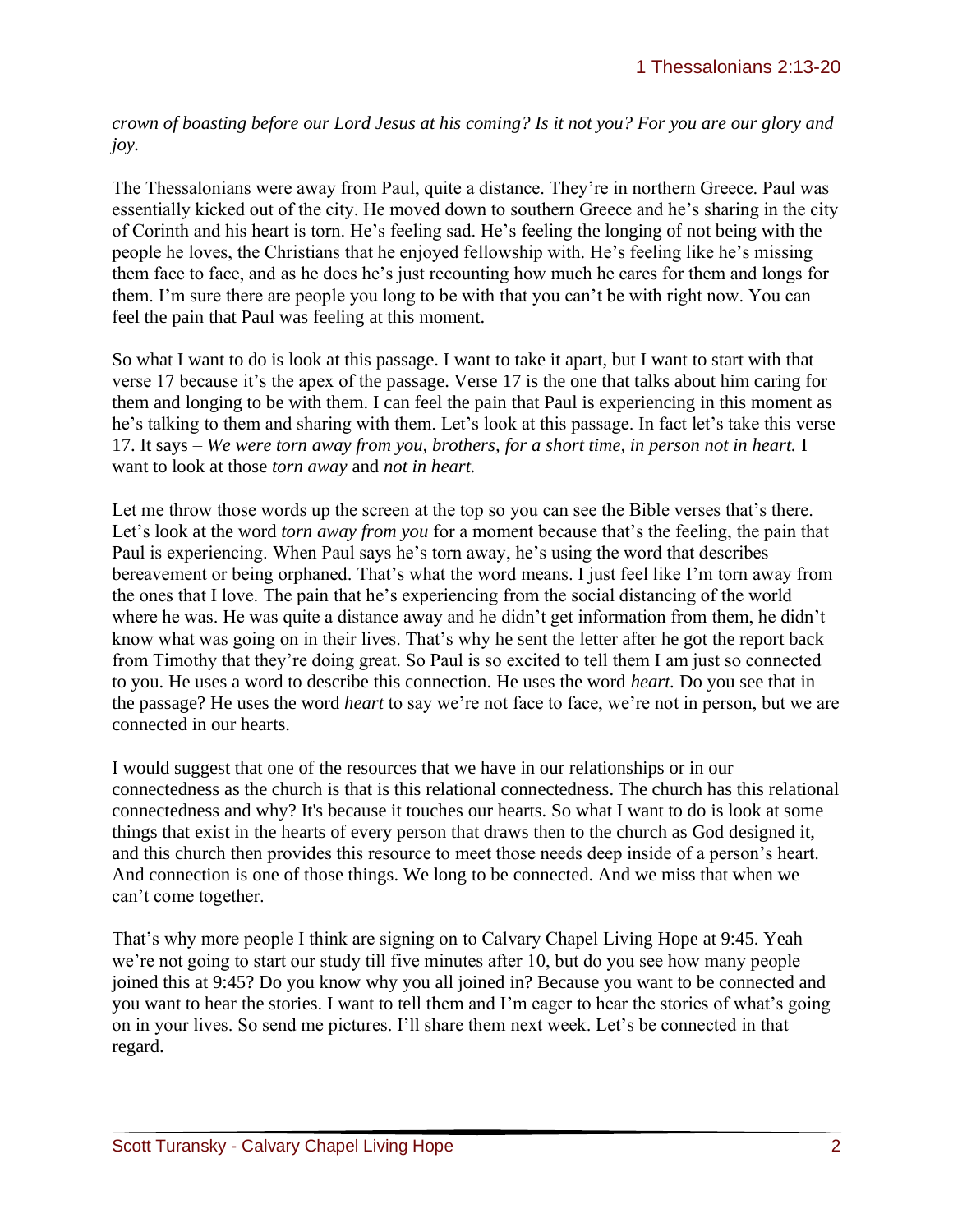The same thing is true on Sunday mornings when we do meet. People come at 9:45. Why? So they can be connected. It's part of this connected need that we have that God provides us through the church. We're finding now during this time of social distancing that we have more people in small groups than we've had before. Why is that? Because people want to be connected and small groups are a great way to connect, especially if you can just login from your home to be a part of a small group that's going on. The Care liaisons are connecting with people and calling them. I encourage you to share with them what's going on because that connectedness is strategic for you and for us as we're being connected together.

I would suggest that when the early church was just forming I want you to see this idea of the heart connected because it's in the heart that you connect with family members. It's in your heart that you connect with others. I remember the story in the Old Testament of Jonathan whose armor-bearer said to him, "Boss, do whatever you want to do. I'm connected with you in my heart." And what he's saying is I'm connected; we are together in this.

Let me show you the verse that illustrates what happened in the early church. It says – *And when they had prayed, the place in which they were gathered together was shaken, and they were all filled with the Holy Spirit and continued to speak the word of God with boldness. Now the full number of those who believed were of one heart and soul* (that's how they were connected), *and no one said that any of the things that belonged to him was his own, but they had everything in common. And with great power the apostles were giving their testimony to the resurrection of the Lord Jesus, and great grace was upon them all. There was not a needy person among them.* 

What the passage is talking about is the connectedness that we see in that early church. We're seeing that the people understood more about who God was, what He was doing. As they did, they could picture God and understand this connectedness that took place. It was happening inside their hearts. You can't stop that with social distancing. We are still a connected church. We are still sharing our hearts. It might take a little bit more work, but it's powerful what takes place when we do that and we appreciate the connectedness that takes place inside our hearts.

Let me show you some statistics. 3.5 billion people are connected to the internet. That's a lot of people. Over 2 billion active monthly Facebook users. But a Harris poll (and this was before the whole social distancing thing came about) says that 72% people feel lonely. The fact is that God has given the church the power of connection. And that power is strategic. That's part of who we are. You can be proud of the fact that you're part of a church because God has given you something very strategic and you can use that in your own personal life to be connected. That connection is so important. You see, when you connect in God's church you learn more about God. That's because part of our job and our connection is to point each other toward God. That we're encouraging each other, we're stimulating each other's faith, we're getting to know God better. That's one of the benefits of connection.

Another thing that connection does is it helps us to get to know ourselves better. When you become vulnerable with people and you share with them, "Hey would you pray for me when this is going on, or I'm struggling in this area…" When we do that as a connected body of believers, then it helps God shine the light into the dark places of our lives so that we can find healing in those places. Connection isn't just about warm fuzzies or eating bagels and drinking coffee.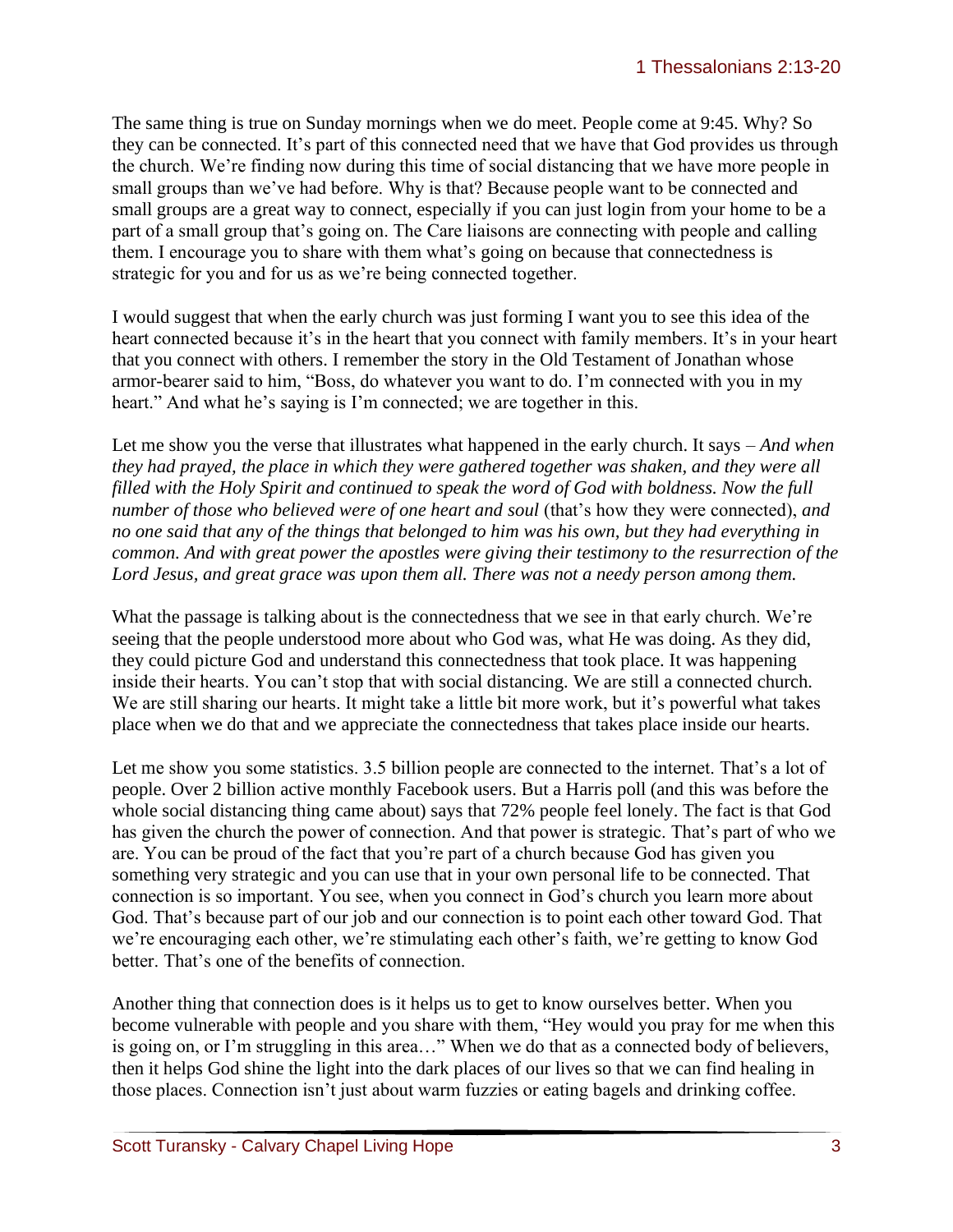Connection is about a depth of relationship that reaches into our very hearts and that's what the passage talks about. The heart is where we're connected.

But another thing happens when we connect with each other and that connection is that we experience the reality that we are not alone. We are not isolated. God rescues us out of that darkness of isolation because we have the connectedness that we enjoy together. It is a privilege to be a part of God's church and to be connected in the midst of that is strategic. Take advantage of the power that comes from the church that God has established. It's one of the resources that's provided to us by God through His church that He's designed.

Let's go on in the passage. I want to take you now back to the beginning verse in our passage, verse 13. Because it talks about the power of God's word. So one of the resources we have as the church is connectedness. A second resource we have is God's word and it truly is God's word. Notice it says there – *And we also thank God constantly for this, that when you received the word of God, which you heard from us, you accepted it not as the word of men but as what it really is, the word of God, which is at work in you believers.* 

Let me take that and put that on the top of the page and I want to look at some of the words there. You can take those words and put them into your notebook. I want to start with that word *received.* There are two words there: *received* and *accepted*. You might take those and mark those in your booklet as you probably already marked the word *heart* earlier. But mark this word *accepted* or r*eceived*. It's two different Greek words, but I want you to understand what that word *received* means. Because when you understand it then I think you'll be able to receive the word of God in a better way.

When the angel came to Joseph in a dream when he was going to divorce his wife Mary because she was pregnant, the Bible tells us that the angel said that you can receive her as your wife. You can welcome her as your wife. That's the same word there that's being used in the passage.

But here's my favorite use of the word. Because Jesus took the little child, the Bible says, and put the child in the midst and then He said, "Everybody take a look at this child." I imagine He put him on a big rock or something. He said, Take a look at this child. What I want you to do is I want you to know this about the kingdom. That in order for you to enter the kingdom of God you have to become like this little child. That means with innocent faith you need to trust in something outside of yourself, like a child does so." And He says this: *"Whoever welcomes one of these children welcomes me."* That word *welcome* is the same word used in our passage today when it says that *when you received the word of God you accepted it not as the word of men but what it really is, the word of God.* We welcome God's word into our lives. We study it and we look at it.

Why? Notice those words: *which is at work in you believers.* Circle those words. Draw a line over to the side and jot down the word energy or the word *energeo* is the Greek word there. And that word is a word that describes work. That God energizes us through His word. If you're finding yourself discouraged, if you're finding yourself frustrated, you need the energy that's produced by God's word because what it does is this word does a work inside of our lives. And that's a powerful work. He's generating that energy that we need to live.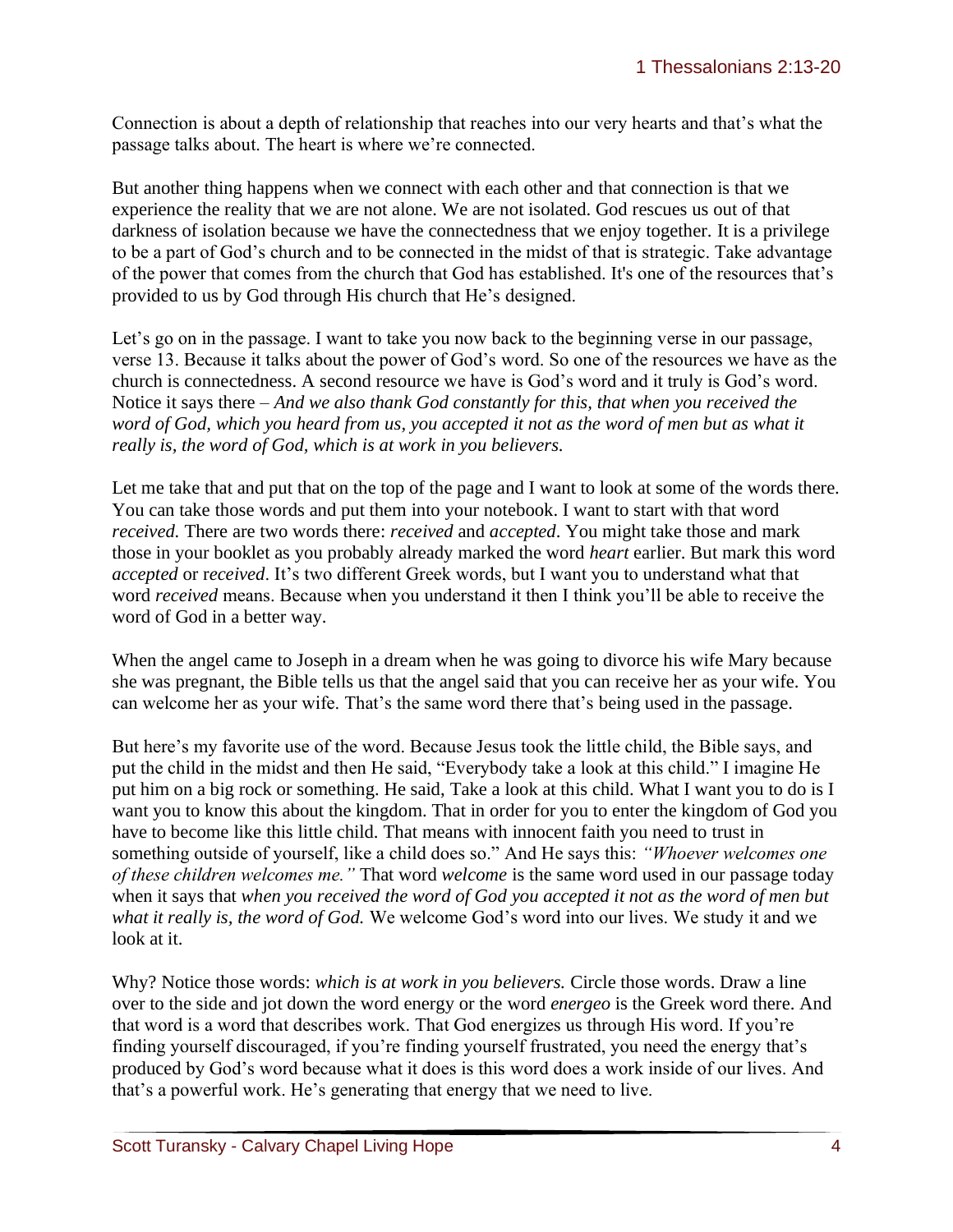If you just take a look at God's word each morning and use that passage to energize you in the course of the day, that will do some great things for you. It will help you. But God is also working inside of your heart in a way that's helping you to become something different. He's molding your character, changing your heart. It's just powerful to see that God's word is at work. It's one of those resources that's provided by God for us that we experience certainly when we come together as a church, when we study God's word. But you can experience that on your own.

Do you see when we look at the scriptures we see in the passage that in 2 Timothy 3:16 it tells us that – *All Scripture is breathed out by God and profitable for* four things. This is what God's word will do for you to energize you. One: *teaching.* Two: *reproof* or rebuke, which we need sometimes. Three: *correction*. That would be putting you on the right course. And fourthly: *training in righteousness.* We need all of those things. Why? *So that the man of God may be complete, equipped for every good work.* 

The goal here is to recognize that God is at work in us. He's doing something powerful in our lives. We need to understand that the reality here is that God has designed His church to be this network that not only provides connection on a heart level, but provides an opportunity for us to experience Him greatly. In fact God has given the church the Bible, a vehicle for change. You can use it in your home. You can use it in your personal life. God wants to do something powerful in us and He uses God's word to do that.

So the first thing is that the resource that God gives is the connectedness that we experience because we're part of God's church and what He's done. The second thing is that we have God's word and we can understand God's word in a powerful way. And then thirdly let's go to this other part of the passage.

Now you'll see in this passage that Paul takes this little tangent about how bad these people are who… Back up in verse 14 he says – *You suffered the same things from your own countrymen as they did from the Jews.* So what was going on in Jerusalem when they were suffering at the hands of the Jewish leaders, now the Thessalonians are suffering because of political leadership and the people of their own country. So there's this commonness they're experiencing. But he's reflecting back on the bad people *who killed both the Lord Jesus and the prophets, and drove us out, and displease God and oppose all mankind* from doing what though? *By hindering us from speaking to the Gentiles that they might be saved.* 

You see one of the things that God has given to us as the church is He's given us the ability to share the gospel with other people. In fact let me take you to the next page on my slides here that what God is doing here is He's given us this other resource. This resource to share the gospel with others. Why? So that they can be saved. That's what He wants from us. He wants us to be able to understand what that looks like in practical terms and we can do that as we share the gospel with people today.

Now let's talk about sharing the gospel and what that means because here's what I think happens. I've experienced this. I'm sure you have too. I share the gospel with someone and when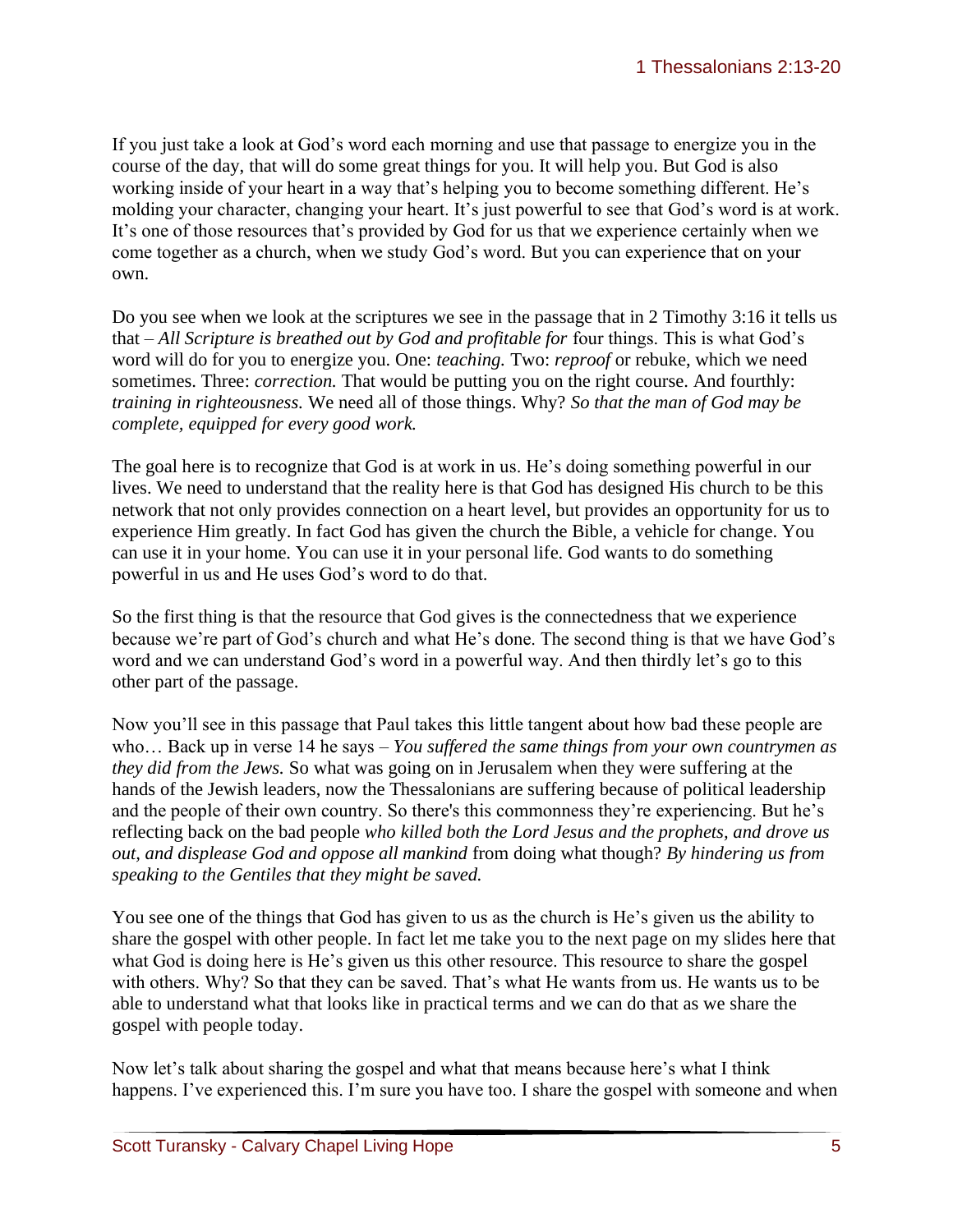I'm done they say, "Okay, well that's fine for you, but I'm happy the way I am." Or they'll say, "I understand the gospel fulfills you, but I'm fulfilled the way I am right now." Now how do you respond to that? I mean you could (I wouldn't recommend this), but you could say, "You are not happy. You are not fulfilled." But the reality is that they are happy. It's because of God's grace they're happy. That's the reality. It's just amazing that God's grace falls down on the righteous and the wicked, the Bible says. Rain comes on the righteous, rain comes on the wicked. It's God's grace. The sun shines on both people who are doing the right thing and those who are doing the wrong thing. That's the common grace of God. And it's by God's grace that a person can experience being happy in life, in the midst of all the brokenness that goes on.

But instead of approaching this by saying you're not happy, you're not fulfilled, I think we need to acknowledge that they are happy, they are fulfilled. At least to the way that they understand that. I think we need to go deeper here. If we're sharing the gospel, we need to help people understand three truths. In fact the misunderstanding of these three things prevent people from understanding the gospel. And if we can help them understand these then they won't be making this statement: I feel happy just the way I am, or at least they'll know what the gospel is really about.

The first problem, the first misunderstanding I think that people experience is this misunderstanding of sin. It's been said that in order to understand the gospel or the good news, you have to understand the bad news. Billy Graham is the one who said, "In order to help someone get saved, you first have to help them get lost, or you have to help them understand that they're lost so they can get saved." You see, there's a sin problem that we have in our world. We would all like it, we'd all be happy if there was a cure found for the virus. But imagine if you were dying because of the virus and a cure was found, you'd be very happy because you know that the cure deals with something very specific in yourself. We have a problem in our lives. The gospel isn't designed to make us feel a little more happy. We don't receive the gospel in our lives in order to become a little more kind or become a nicer person or to be a little bit more loving. The gospel has a purpose. And that purpose is to rescue us from something that's killing us. If you misunderstand sin then you miss this.

You have to understand that sin is corrupting you and it's killing you and you will die. It has to do with eternity, but it even has to do with now. It's just corrupting you. Sin is a definite problem that we all experience, and that's why Jesus Christ died for us in a virus-free body, perfect body. Jesus Christ died on the cross for us so that we would be saved from sin. When you understand the depth of sin's destructiveness, then you know that you need a Savior. So the first misunderstanding that people experience has to do with this idea of a misunderstanding of sin.

This second misunderstanding is this one that has to do with a misunderstanding of purpose in life. Did you know that God wants our world to be perfect. Heaven is a perfect place. No crying. No death. It's the light of God that's there and only perfect people get there. God also is perfect and He wants to have a personal relationship with only perfect people. Only perfect people can have a relationship with Him. And that's impossible for any of us because we all have sin. You can't just evaluate whether I have more good than bad; it's about sin that's inside of your heart. When that sin is there you are not perfect, you cannot have a relationship with God. So our purpose in life is to be connected to God and be on this path toward being in heaven and you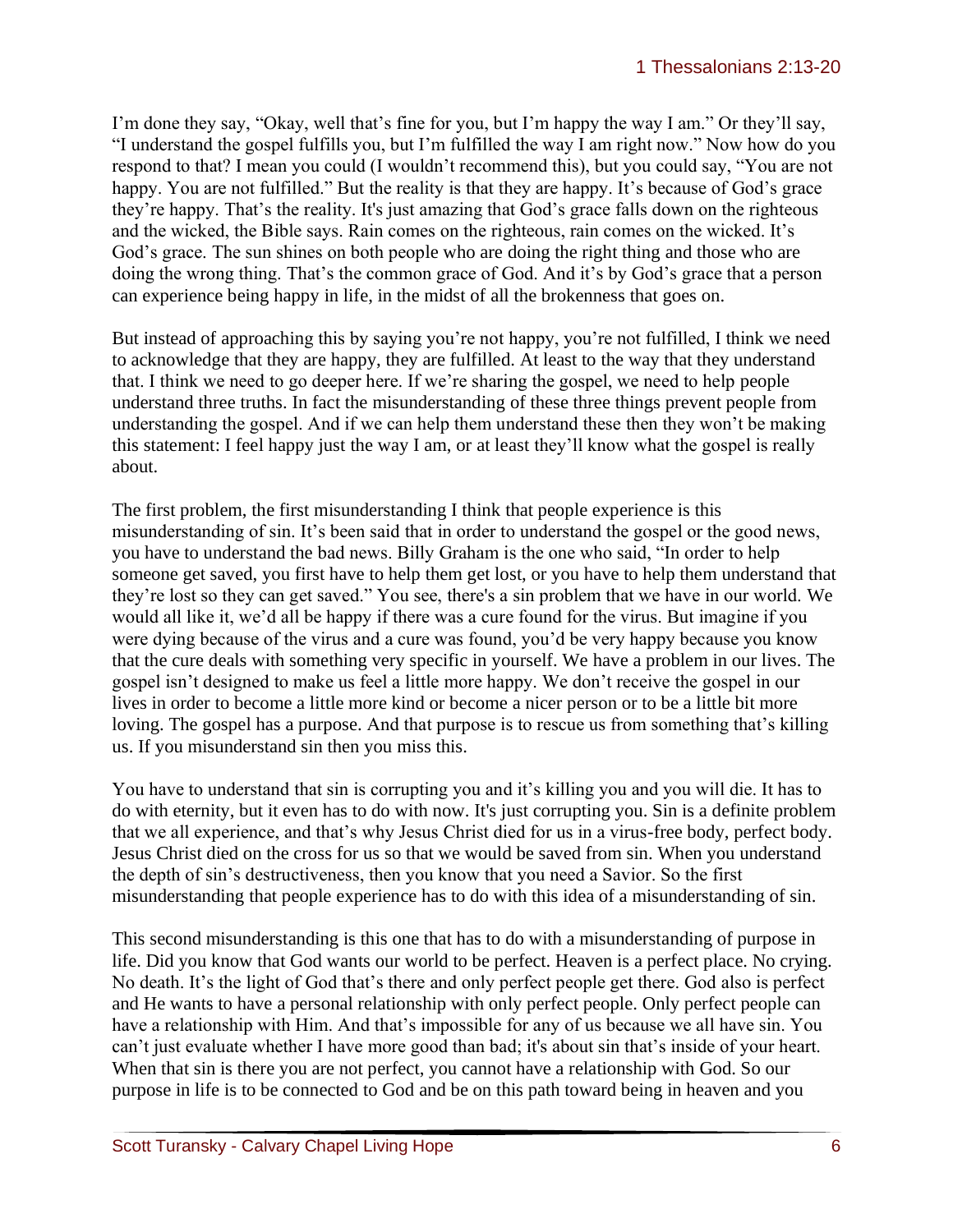cannot have that under your own strength. That's why Jesus Christ died on the cross. And His perfect is what allows us to have a personal relationship with God and allows us to get into heaven. You need that perfection that God has designed. And it's not just about being good enough. God is not just trying to help us reach a certain level that it's okay. He wants our purpose in life to be focused on that perfection.

The third misunderstanding that people have is the misunderstanding of how goals work. If you were to say to me, "Do you need a phone?" Well the answer to that question depends on my goals. If my goal is to just live and be happy, no, I don't need a phone. But if my goal is to communicate with someone on the other side of town, then I do need a phone. You need the gospel if you realize you have a problem with sin and you realize that there's imperfection weighting you and you need Jesus Christ to do that, now you have a need. You recognize the need for the gospel. You don't need the gospel to make you happy right now. You need the gospel to heal the problem of sin that exists in your life that's preventing you from getting to know the perfect God in a personal way.

You see, understanding the gospel is so powerful. When people misunderstand it then all kinds of negative things happen in their life. They need to be able to understand who God is, what God wants to do in their lives, and understanding that is very important for them.

I read this dialogue and I'm going to read it to you. This is a discussion between a Christian and his friend using the ideas I just shared with you. Listen to this dialogue about how this works.

Christian says, "Well so that's the gospel. Jesus died for the forgiveness of sins and He rose from the dead to conquer death.

Friend says, "Hmm. I think I get what you're saying, but I don't think it's for me." "What do you mean by saying it's not for you?"

"Well I guess I just don't need it. I live a pretty good life right now. I feel fulfilled and happy." "Sorry for another question, but I'm curious by what you mean when you say you don't need the gospel."

"What do you mean?"

"What do you think the gospel is for?"

"What do you mean?"

"Well you said you don't need the gospel. What do you not need it for. When we say I don't need that, we usually mean we can accomplish some goal without extra help. So what is it that you don't need the gospel for?"

"Well like I said, I don't need it to be happy."

"Oh. Well I actually agree with you, at least to an extent. You don't necessarily need the gospel to feel happy, but you need the gospel to feel perfect and be welcomed into the kingdom of God."

"Why would I need to be prefect? I really think that's pushing it a little bit. We all make mistakes. It's human to err."

"Actually I don't think so. According to Jesus in the Bible, God's ultimate plan is for the entire world to be perfect. I mean just look at the war, violence, and mistreatment all over the world. Do you think God's just cool with all of this?"

"Probably not. But that raises another question. Why doesn't God end all the evil in the world?"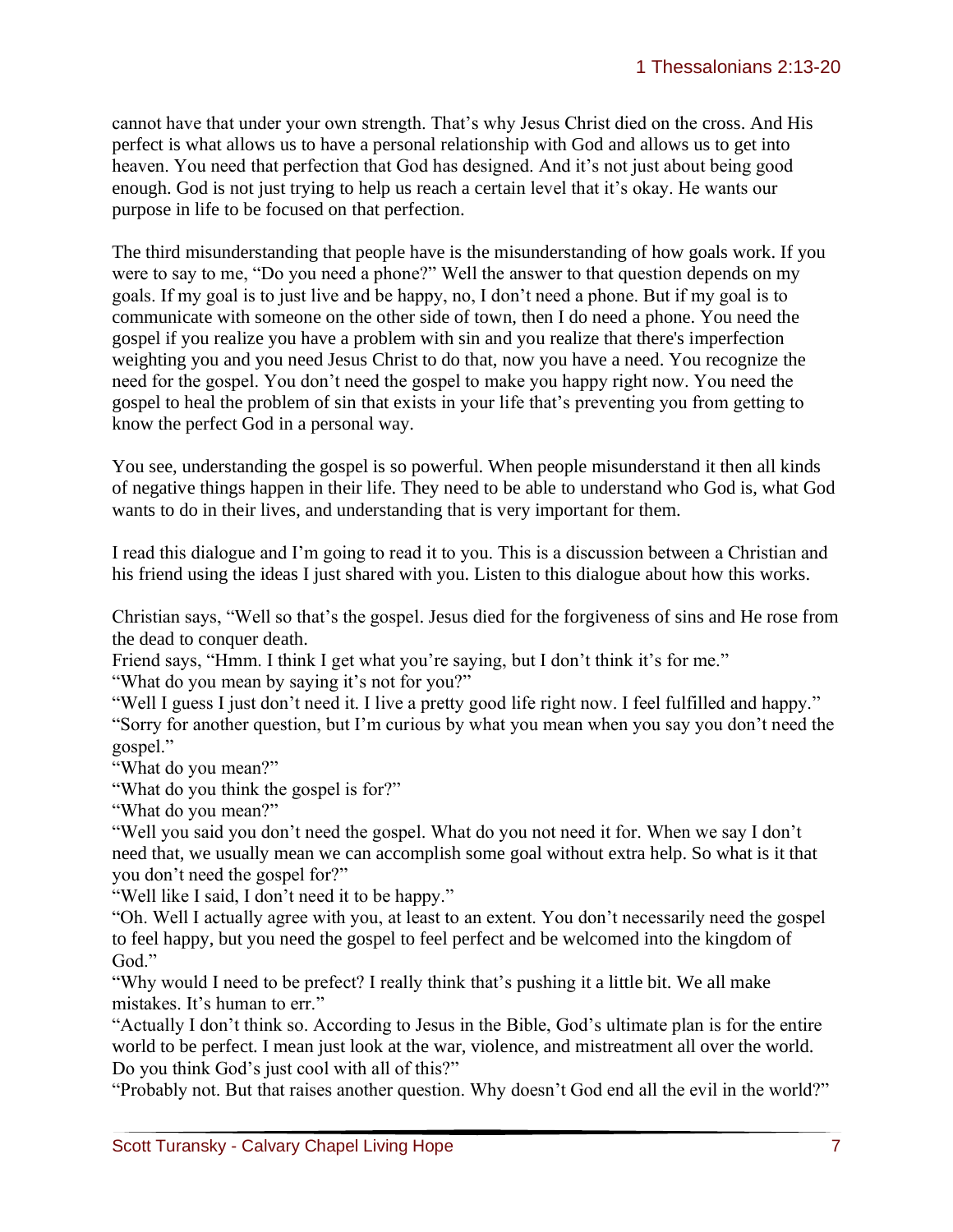"God is going to end all the evil in the world and there are two ways He can do that. The first option is just destroy or remove all evil in the world. As you and I have made clear, that means He would remove us. The second option is for God to remove the sin from the human hearts through the gospel."

"So you're saying that God has to either remove us or remove our sin?"

"Yes! That is why the gospel is so important. Jesus took our sin and gives us His own perfection."

"And why is this necessary?"

"Because God's ultimate plan for the world is to perfect and have it to be free from sin with no death, no sin, no hatred, but a perfect world of love and worship and gratitude." "I think it's starting to make sense. Can you put this all together?"

"God wants a perfect world. That's the goal. However, we are imperfect. In fact you and I, through our sin, make God's perfect world imperfect. So if God is going to perfect this world because of our sin He either needs to eliminate us or perfect us. If you choose to embrace the hope of the gospel He can perfect you today through what Jesus did in His death and resurrection. So in very simple terms, there's good news, there's bad news, and more good news. The good news is God has a perfect plan for this world. The bad news is, our sin keeps us from enjoying that perfect plan for the world. The further good news is this: Through the gospel we can be brought back into God's perfect plan for the world."

Oh wow. I just think that the misunderstanding of the gospel causes us to miss something very important that God wants us to understand. So what we do is we share the gospel with other people. Why do we do that? Because the gospel means that God has rescued us from sin. That is one of the resources that God provides for us as the church that we have this message that we can share with others. It's a powerful message that we want other people to understand.

We could leave this passage right here, and if you've gained what you need from the passage you can stop. But I want you to see one more thing in the passage. So go with me to this next slide and let's look at the last part of this passage in verse 18. It says – *We wanted to come to you—I, Paul, again and again—but Satan hindered us.* 

Satan is a lot of things. He's a liar, he's accuser, he's a tempter. The Bible says a lot of things. But one of the things he does is he's a hinderer and he hinders us from experiencing what we need in our lives. So what happens in our lives is that roadblocks get in the way and Satan wants to put those roadblocks in our way to prevent us from being whatever we might be. God wants to empower us. He wants us to be part of a church. He's given us these three resources to be the church that God has called us to be and to be a light to other people. Satan wants to put roadblocks in the way continually. They will never destroy the church because Jesus has made a promise to us. And that promise is this. That promise is in Matthew 16:18. He says – *I will build my church, and the gates of hell shall not prevail against it. This is God's church. It's His church* that He is nurturing and growing and you can't destroy that church.

Imagine that Satan and all his lieutenants get together and they say, "We're going to destroy the church. Here's how we're going to do it. We're going to use political unrest. We're going to shut down every church on every corner that exists everywhere." So they go to work and through public policy, through persecution, Christians are not allowed to go to church by threat of being